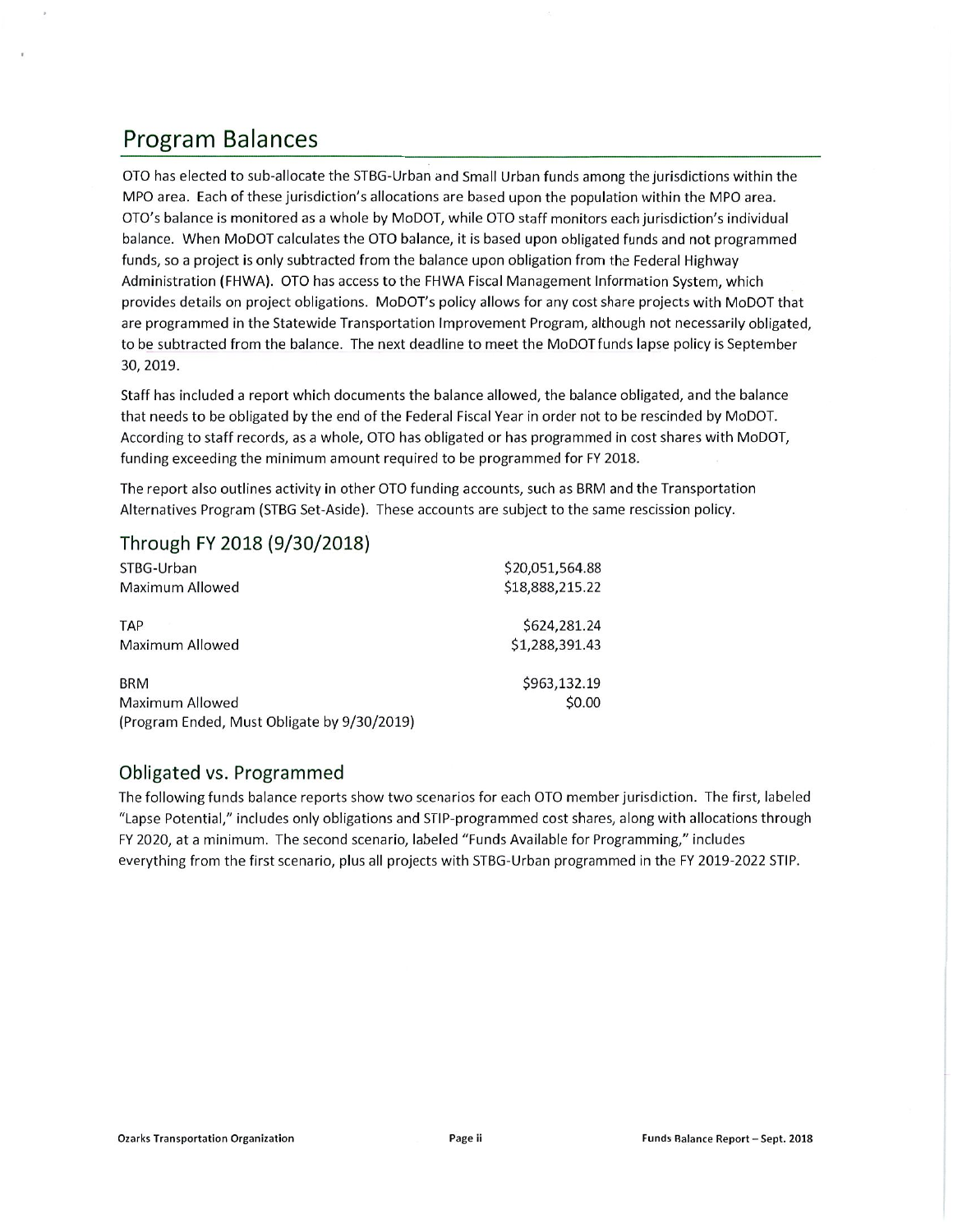# Federal Funds Balance Report

## Balance Summary

| <b>Accounts</b>                                  | "<br>9/30/2018 Ending<br><b>Balance</b> | <b>Balance After Cost</b><br><b>Shares</b> | <b>Max Balance</b><br>Allowed |
|--------------------------------------------------|-----------------------------------------|--------------------------------------------|-------------------------------|
| Bridge (BRM)                                     | 963,132.19                              | 963,132.19                                 | 963,132.19                    |
| Transportation Alternatives Program (TAP)        | 624,281.24                              | 624,281.24                                 | 1,288,391.43                  |
| <b>Total Small Urban</b>                         | 39,777.10                               | 39,777.10                                  | 39,777.10                     |
| Republic Small Urban                             | (0.25)                                  |                                            |                               |
| Springfield Area Small Urban                     | 39,777.35                               |                                            |                               |
| <b>Total STBG-Urban</b>                          | 20,051,564.88                           | 14,488,060.91                              | 18,888,215.22                 |
| STBG-Urban                                       | 19,877,007.19                           |                                            |                               |
| OTO STBG Payback                                 | 174,557.69                              |                                            |                               |
|                                                  | 21,678,755.41                           | 16, 115, 251.44                            | 21,179,515.94                 |
| Total Balance All Accounts (10/1/2002-9/30/2018) |                                         |                                            |                               |
| Allocations                                      | 85, 323, 143.93                         |                                            |                               |
| Obligations                                      | (63, 644, 388.52)                       |                                            |                               |
|                                                  | 21,678,755.41                           |                                            |                               |
| <b>Ending Balance (All Funding Sources)</b>      | <b>All Accounts</b>                     | Unobligated<br><b>Cost Shares</b>          | Remaining<br><b>Balance</b>   |
| Bridge (BRM)                                     | 963, 132.19                             | 0.00                                       | 963,132.19                    |
| Transportation Alternatives Program (TAP)        | 624,281.24                              | 0.00                                       | 624,281.24                    |
| <b>Christian County</b>                          | (578, 650.25)                           | 0.00                                       | (578, 650.25)                 |
| <b>Greene County</b>                             | 8,255,449.97                            | 0.00                                       | 8,255,449.97                  |
| City of Battlefield                              | 684,216.56                              | 0.00                                       | 684,216.56                    |
| City of Nixa                                     | 1,890,303.93                            | (1,997,508.00)                             | (107, 204.07)                 |
| City of Ozark                                    | 1,135,405.29                            | (1,901,195.97)                             | (765, 790.68)                 |
| City of Republic                                 | (165, 789.11)                           | (992, 800.00)                              | (1, 158, 589.11)              |
| City of Springfield                              | 8,411,907.75                            | (672,000.00)                               | 7,739,907.75                  |
| City of Strafford                                | 113,066.35                              | 0.00                                       | 113,066.35                    |
| City of Willard                                  | 345,431.49                              | 0.00                                       | 345,431.49                    |
|                                                  | 21,678,755.41                           | (5, 563, 503.97)                           | 16,115,251.44                 |
| <b>MoDOT Cost Shares</b>                         | Total                                   | Obligated                                  | <b>Balance</b>                |
| 1601063 Tracker/Northview/160                    | 901,178.80                              | (18, 778.80)                               | 882,400.00                    |
| 160 and South                                    | 1,115,108.00                            | 0.00                                       | 1,115,108.00                  |
| OK1801 South and Third (Ozark)                   | 1,517,720.00                            | (1, 279, 524.03)                           | 238,195.97                    |
| 9901815 Jackson/NN (Ozark)-OK1701                | 2,108,667.96                            | (445, 667.96)                              | 1,663,000.00                  |
| S601061 M/Repmo Drive                            | 1,092,800.00                            | (100,000.00)                               | 992,800.00                    |
| MO1804-18 FY 2020 TMC Staff                      | 332,000.00                              | 0.00                                       | 332,000.00                    |
| MO2101-18 FY 2021 TMC Staff                      | 340,000.00                              | 0.00                                       | 340,000.00                    |

 $\bar{r}$ 

 $\bar{z}$ 

7,407,474.76 (1,843,970.79) 5.563.503.97